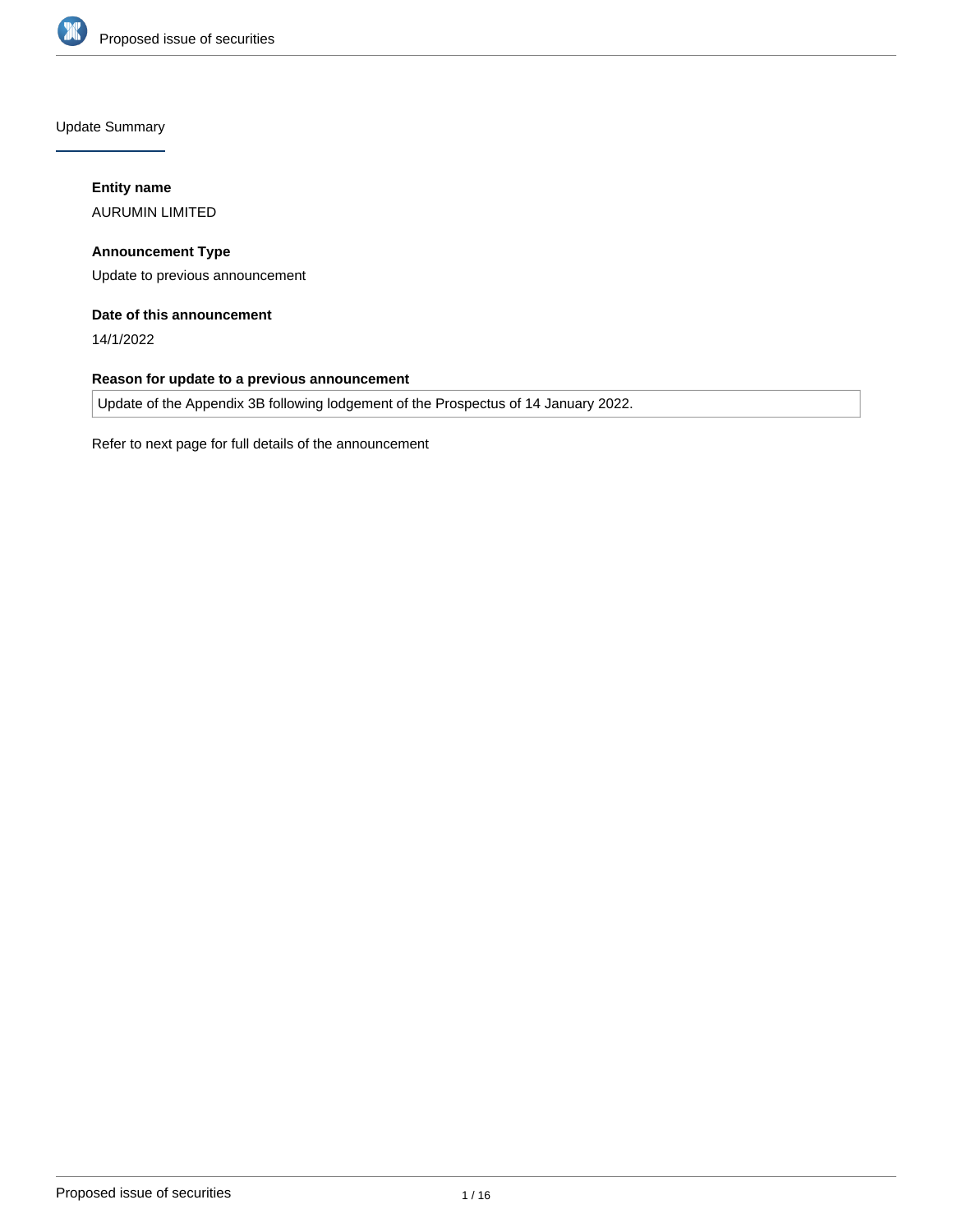

## Part 1 - Entity and announcement details

# **1.1 Name of +Entity**

AURUMIN LIMITED

We (the entity named above) give ASX the following information about a proposed issue of +securities and, if ASX agrees to +quote any of the +securities (including any rights) on a +deferred settlement basis, we agree to the matters set out in Appendix 3B of the ASX Listing Rules.

If the +securities are being offered under a +disclosure document or +PDS and are intended to be quoted on ASX, we also apply for quotation of all of the +securities that may be issued under the +disclosure document or +PDS on the terms set out in Appendix 2A of the ASX Listing Rules (on the understanding that once the final number of +securities issued under the +disclosure document or +PDS is known, in accordance with Listing Rule 3.10.3C, we will complete and lodge with ASX an Appendix 2A online form notifying ASX of their issue and applying for their quotation).

# **1.2 Registered Number Type**

# **Registration Number**

**ACN** 

639427099

**1.3 ASX issuer code**

AUN

# **1.4 The announcement is**

Update/amendment to previous announcement

# **1.4a Reason for update to a previous announcement**

Update of the Appendix 3B following lodgement of the Prospectus of 14 January 2022.

# **1.4b Date of previous announcement to this update**

16/12/2021

# **1.5 Date of this announcement**

14/1/2022

**1.6 The Proposed issue is:**

 $\mathfrak{C}$  A placement or other type of issue A standard +pro rata issue (non-renounceable or renounceable)

# **1.6a The proposed standard +pro rata issue is:**

 $<sup>•</sup>$  + Renounceable</sup>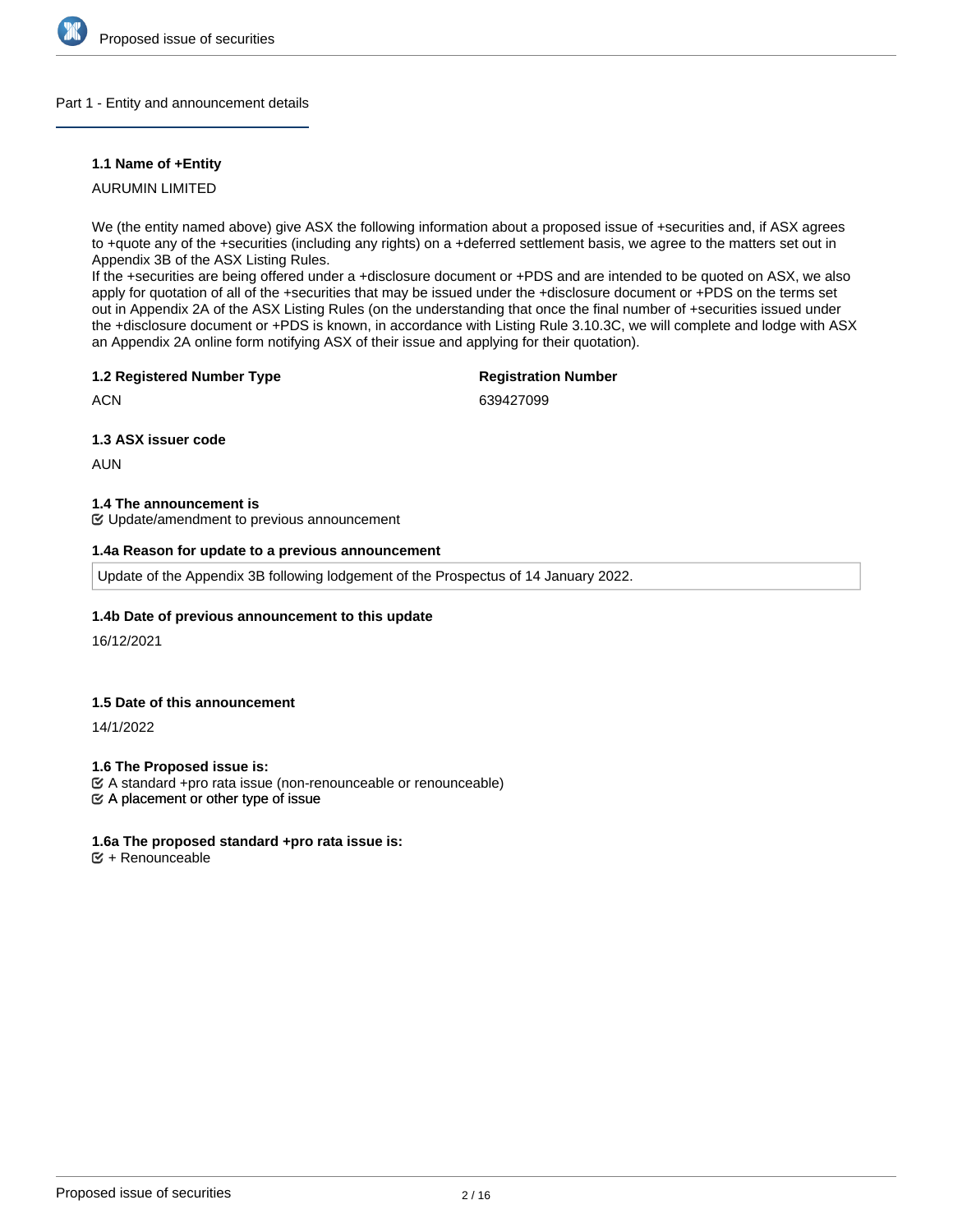

Part 3 - Details of proposed entitlement offer issue

Part 3A - Conditions

**3A.1 Do any external approvals need to be obtained or other conditions satisfied before the entitlement offer can proceed on an unconditional basis?**

No

Part 3B - Offer details

**Class or classes of +securities that will participate in the proposed issue and class or classes of +securities proposed to be issued**

**ASX +security code and description**

AUN : ORDINARY FULLY PAID

**Is the proposed security a 'New class' (+securities in a class that is not yet quoted or recorded by ASX) or an 'Existing class' (additional securities in a class that is already quoted or recorded by ASX)?** Existing class

**Will the proposed issue of this +security include an offer of attaching +securities?**  $\mathfrak{S}$  No  $\mathfrak{S}$  No  $\mathfrak{S}$  No

**If the entity has quoted company options, do the terms entitle option holders to participate on exercise?**

Details of +securities proposed to be issued

# **ASX +security code and description**

AUN : ORDINARY FULLY PAID

**ISIN Code (if Issuer is a foreign company and +securities are non CDIs)**

**ISIN Code for the tradable rights created under a renounceable right issue (if Issuer is foreign company and +securities are non CDIs)**

**Offer ratio (ratio to existing holdings at which the proposed +securities will be issued)**

**The quantity of additional +securities For a given quantity of +securities to be issued held** 4

1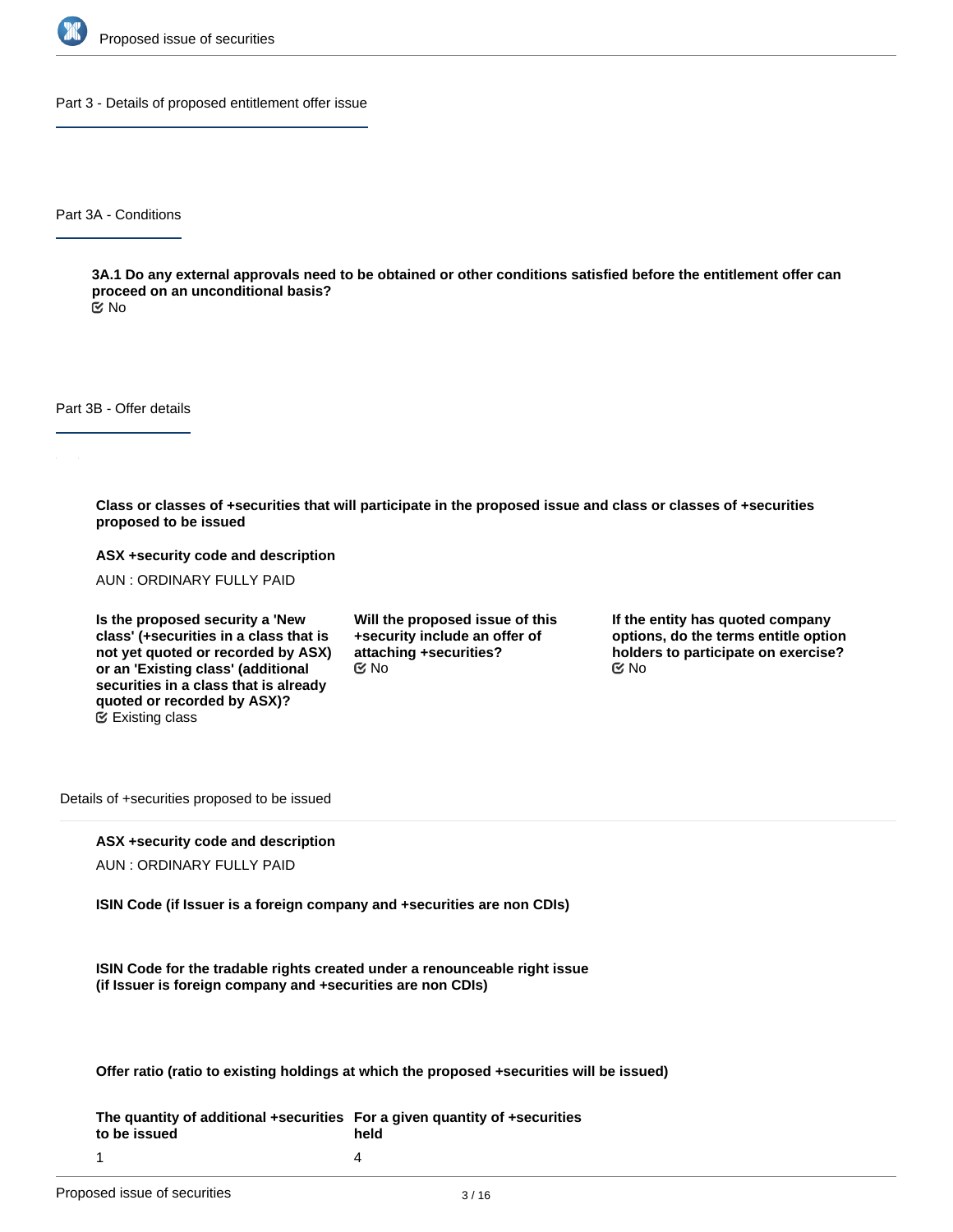| What will be done with fractional<br>entitlements? | Maximum number of +securities<br>proposed to be issued (subject to<br>rounding) |
|----------------------------------------------------|---------------------------------------------------------------------------------|
| Fractions rounded up to the next                   | 24.810.106                                                                      |
| whole number                                       |                                                                                 |

**Offer price details for retail security holders**

| In what currency will the offer be | What is the offer price per +security |
|------------------------------------|---------------------------------------|
| made?                              | for the retail offer?                 |
| AUD - Australian Dollar            | AUD 0.20000                           |

**Oversubscription & Scale back details**

**Will individual +security holders be permitted to apply for more than their entitlement (i.e. to over-subscribe)?** Yes

**Describe the limits on over-subscription**

None set at this stage. The Board retains discretion on the limits on over-subscription.

**Will a scale back be applied if the offer is over-subscribed?** No

**Will these +securities rank equally in all respects from their issue date with the existing issued +securities in that class?** Yes

Part 3C - Timetable

**3C.1 +Record date** 20/1/2022

**3C.2 Ex date**

19/1/2022

**3C.3 Date rights trading commences**

19/1/2022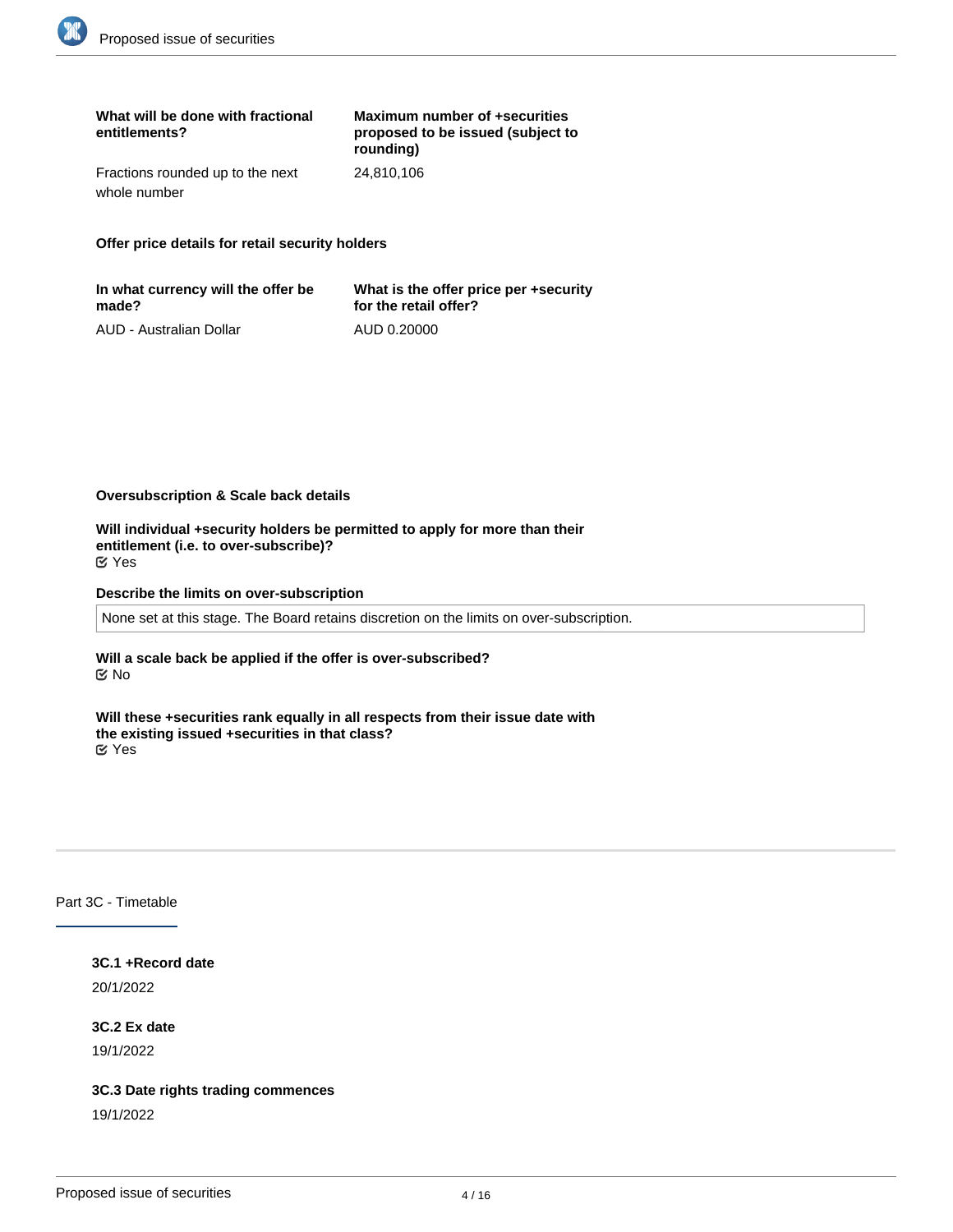

# **3C.4 Record date**

20/1/2022

**3C.5 Date on which offer documents will be sent to +security holders entitled to participate in the +pro rata issue**

25/1/2022

**3C.6 Offer closing date**

8/2/2022

**3C.7 Last day to extend the offer closing date** 3/2/2022

**3C.8 Date rights trading ends**

1/2/2022

**3C.9 Trading in new +securities commences on a deferred settlement basis**

2/2/2022

**3C.11 +Issue date and last day for entity to announce results of +pro rata issue**

15/2/2022

**3C.12 Date trading starts on a normal T+2 basis**

16/2/2022

**3C.13 First settlement date of trades conducted on a +deferred settlement basis and on a normal T+2 basis**

18/2/2022

Part 3E - Fees and expenses

**3E.1 Will there be a lead manager or broker to the proposed offer?** No

**3E.2 Is the proposed offer to be underwritten?** Yes

# **3E.2a Who are the underwriter(s)?**

Lazarus Corporate Finance Pty Ltd

# **3E.2b What is the extent of the underwriting (ie the amount or proportion of the offer that is underwritten)?**

The Entitlement Offer is partially underwitten by Lazarus Corporate Finance Pty Ltd (Lazarus) for up to \$2,000,000 (before costs).

# **3E.2c What fees, commissions or other consideration are payable to them for acting as underwriter(s)?**

(a) an underwriting fee of 5% of the underwritten amount;

(b) a selling fee of 6% of the gross proceeds received from the sale of any Shares offered pursuant to the Entitlement Offer which are not subscribed for pursuant to the Entitlement Offer and not underwritten pursuant to the Underwriting Agreement and which are placed by Lazarus; and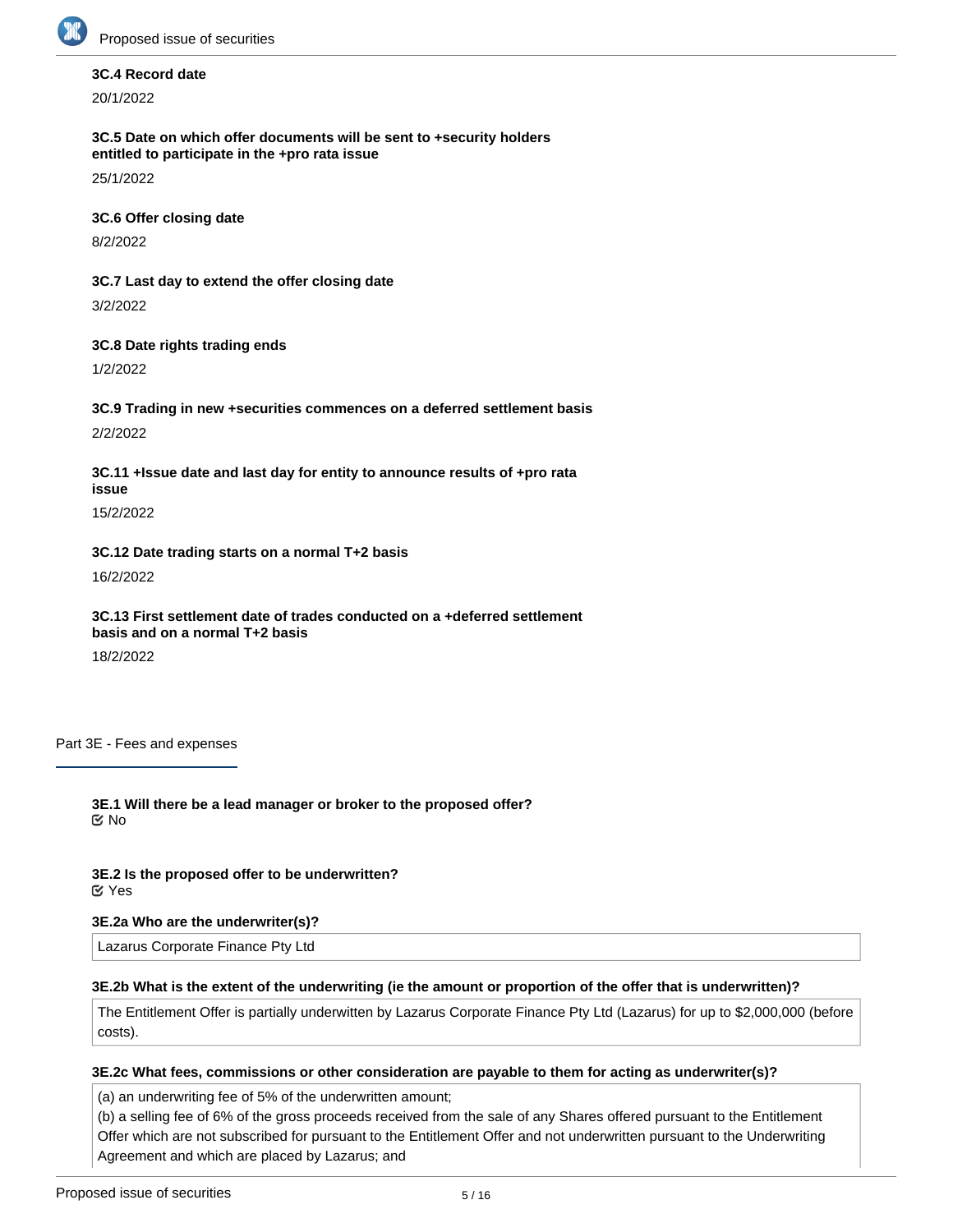

(c) 2,500,000 options having an exercise price of \$0.30 per option and exerciseable within 36 months of the date of issue. The options are subject to shareholder approval.

### **3E.2d Please provide a summary of the significant events that could lead to the underwriting being terminated**

The obligation of Lazarus to underwrite the Entitlement Offer is subject to certain absolute rights of termination (including the Company ceasing to be listed and certain market indicie price drops) and qualified rights of termination on giving written notice to the Company (including where the Company suffers an insolvency event, the Company breaches the Underwriting Agreement or the Company suffers a material adverse change). The Underwriting Agreement otherwise contains terms and conditions considererd standard for an agreement of this nature.

# **3E.2e Is a party referred to in listing rule 10.11 underwriting or sub-underwriting the proposed offer? K** No

**3E.3 Will brokers who lodge acceptances or renunciations on behalf of eligible +security holders be paid a handling fee or commission?** No

**3E.4 Details of any other material fees or costs to be incurred by the entity in connection with the proposed offer**

Part 3F - Further Information

#### **3F.1 The purpose(s) for which the entity intends to use the cash raised by the proposed issue**

The proceeds of the Aurumin Capital Raising will be used to satisfy the Completion Payment pursuant to the SPA, fund exploration on the Company's projects and for general working capital.

**3F.2 Will holdings on different registers or subregisters be aggregated for the purposes of determining entitlements to the issue?**

No

**3F.3 Will the entity be changing its dividend/distribution policy if the proposed issue is successful?** No

### **3F.4 Countries in which the entity has +security holders who will not be eligible to participate in the proposed issue**

GUERNSEY, UNITED ARAB EMIRATES

**3F.5 Will the offer be made to eligible beneficiaries on whose behalf eligible nominees or custodians hold existing +securities**

No

#### **3F.6 URL on the entity's website where investors can download information about the proposed issue**

<https://aurumin.com.au/investors/asx-announcements/>

# **3F.7 Any other information the entity wishes to provide about the proposed issue**

**statement under Chapter 6D or Part 7.9 of the Corporations Act (as applicable)?**

**3F.8 Will the offer of rights under the rights issue be made under a disclosure document or product disclosure**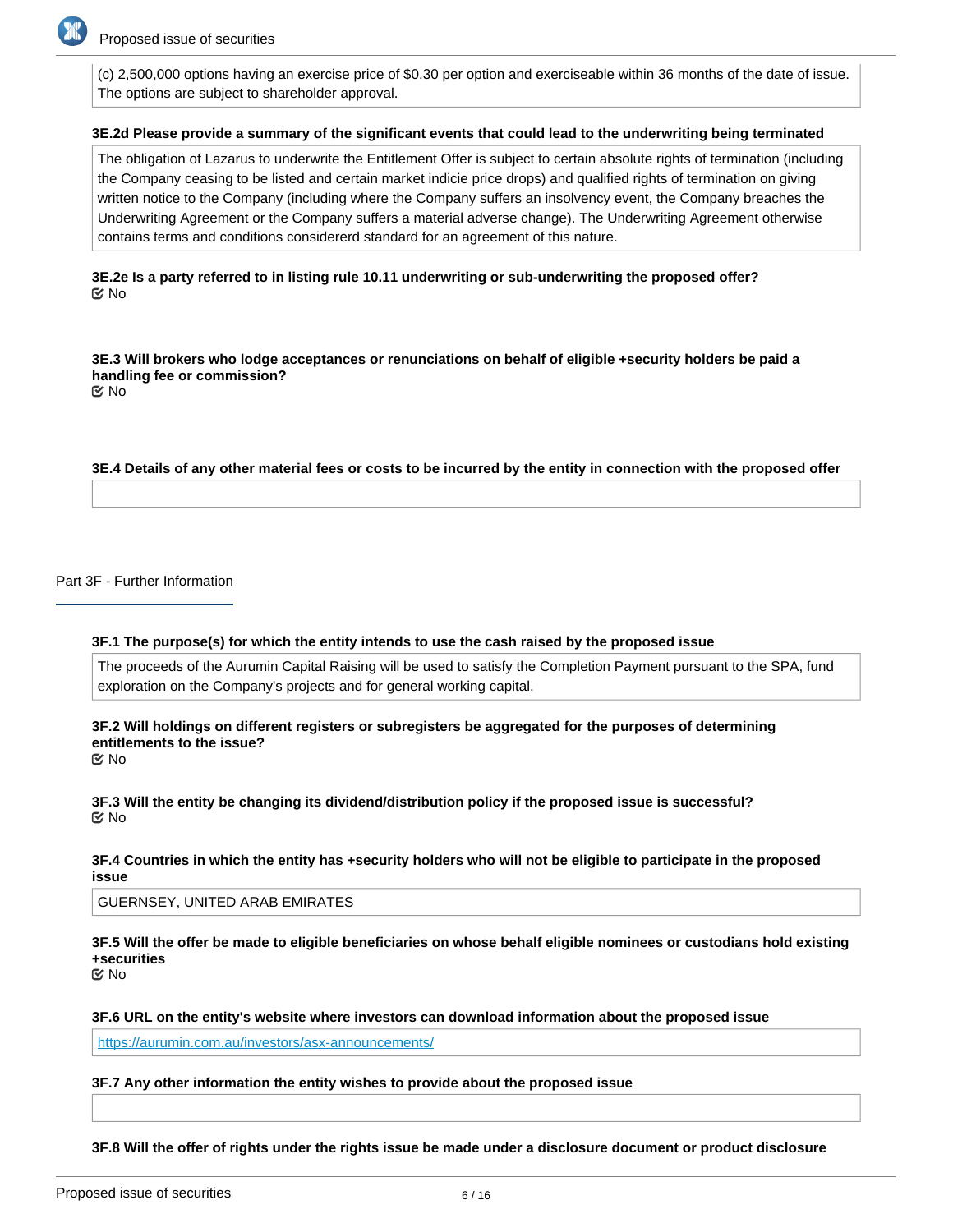

# **statement under Chapter 6D or Part 7.9 of the Corporations Act (as applicable)?** Yes

**3F.9 Any on-sale of the +securities proposed to be issued within 12 months of their date of issue will comply with the secondary sale provisions in sections 707(3) and 1012C(6) of the Corporations Act by virtue of:** The publication of a +disclosure document or +PDS for the +securities proposed to be issued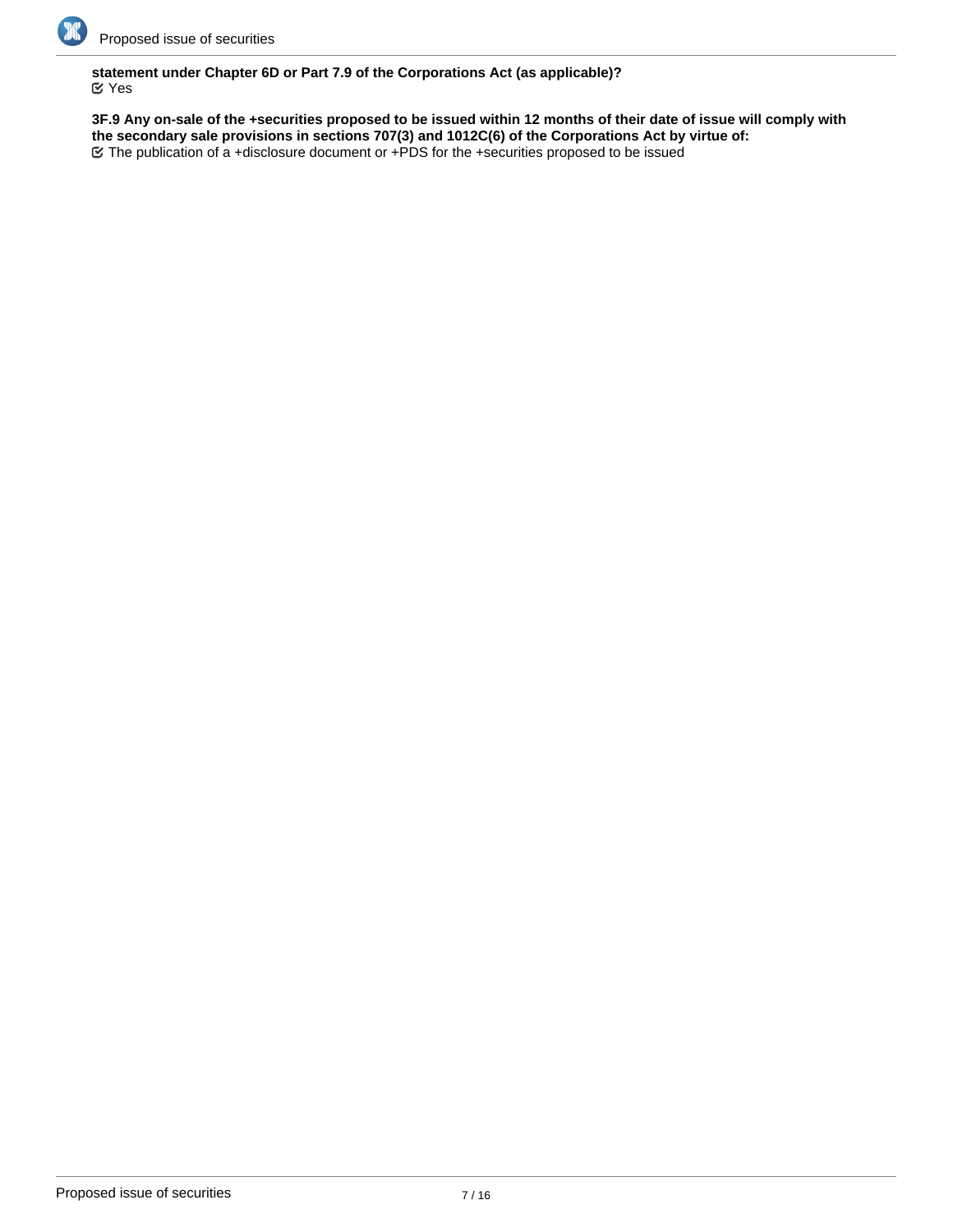

Part 7 - Details of proposed placement or other issue

Part 7A - Conditions

**7A.1 Do any external approvals need to be obtained or other conditions satisfied before the placement or other type of issue can proceed on an unconditional basis?** Yes

7A.1a Conditions

**Approval/Condition** +Security holder approval **Date for determination** 8/2/2022

**Is the date estimated or actual?** Estimated

**\*\* Approval received/condition met?**

#### **Comments**

Part 7B - Issue details

**Is the proposed security a 'New class' (+securities in a class that is not yet quoted or recorded by ASX) or an 'Existing class' (additional securities in a class that is already quoted or recorded by ASX)?** Existing class

**Will the proposed issue of this +security include an offer of attaching +securities?** No

Details of +securities proposed to be issued

**ASX +security code and description**

AUN : ORDINARY FULLY PAID

#### **Number of +securities proposed to be issued**

12,500,000

**Offer price details**

**Are the +securities proposed to be issued being issued for a cash consideration?** Yes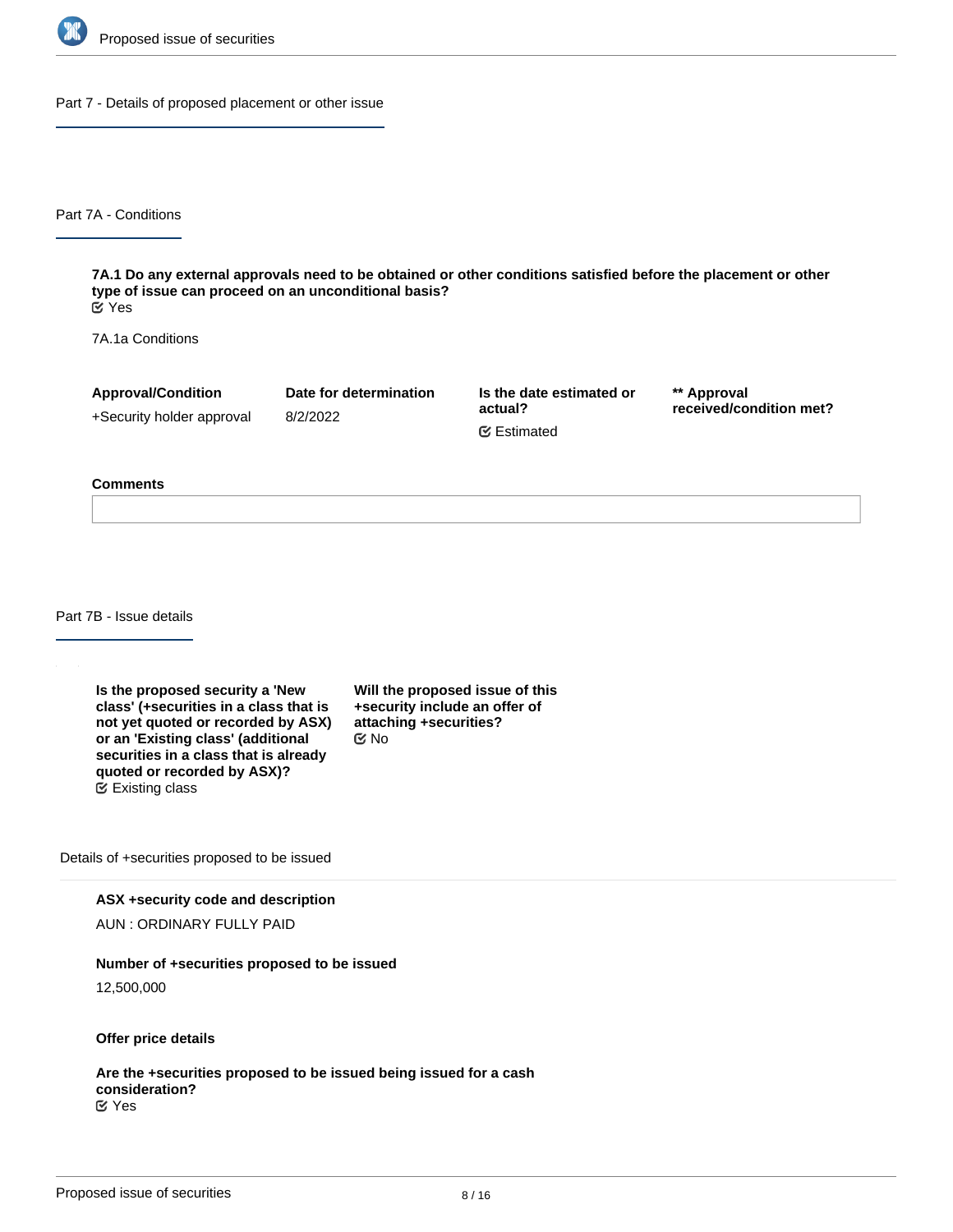

# **In what currency is the cash consideration being paid?**

AUD - Australian Dollar

**What is the issue price per +security?** AUD 0.20000

**Will these +securities rank equally in all respects from their issue date with the existing issued +securities in that class?** Yes

**Is the proposed security a 'New class' (+securities in a class that is not yet quoted or recorded by ASX) or an 'Existing class' (additional securities in a class that is already quoted or recorded by ASX)?** Existing class

**Will the proposed issue of this +security include an offer of attaching +securities?** No

Details of +securities proposed to be issued

**ASX +security code and description**

AUN : ORDINARY FULLY PAID

**Number of +securities proposed to be issued**

30,000,000

**Offer price details**

**Are the +securities proposed to be issued being issued for a cash consideration?** No

# **Please describe the consideration being provided for the +securities**

To acquire 100% of the issued capital of Sandstone Operations Pty Ltd.

**Please provide an estimate of the AUD equivalent of the consideration being provided for the +securities**

6,000,000.000000

**Will these +securities rank equally in all respects from their issue date with the existing issued +securities in that class?** Yes

**Is the proposed security a 'New class' (+securities in a class that is**

**not yet quoted or recorded by ASX)**

**Will the proposed issue of this +security include an offer of**

**attaching +securities?**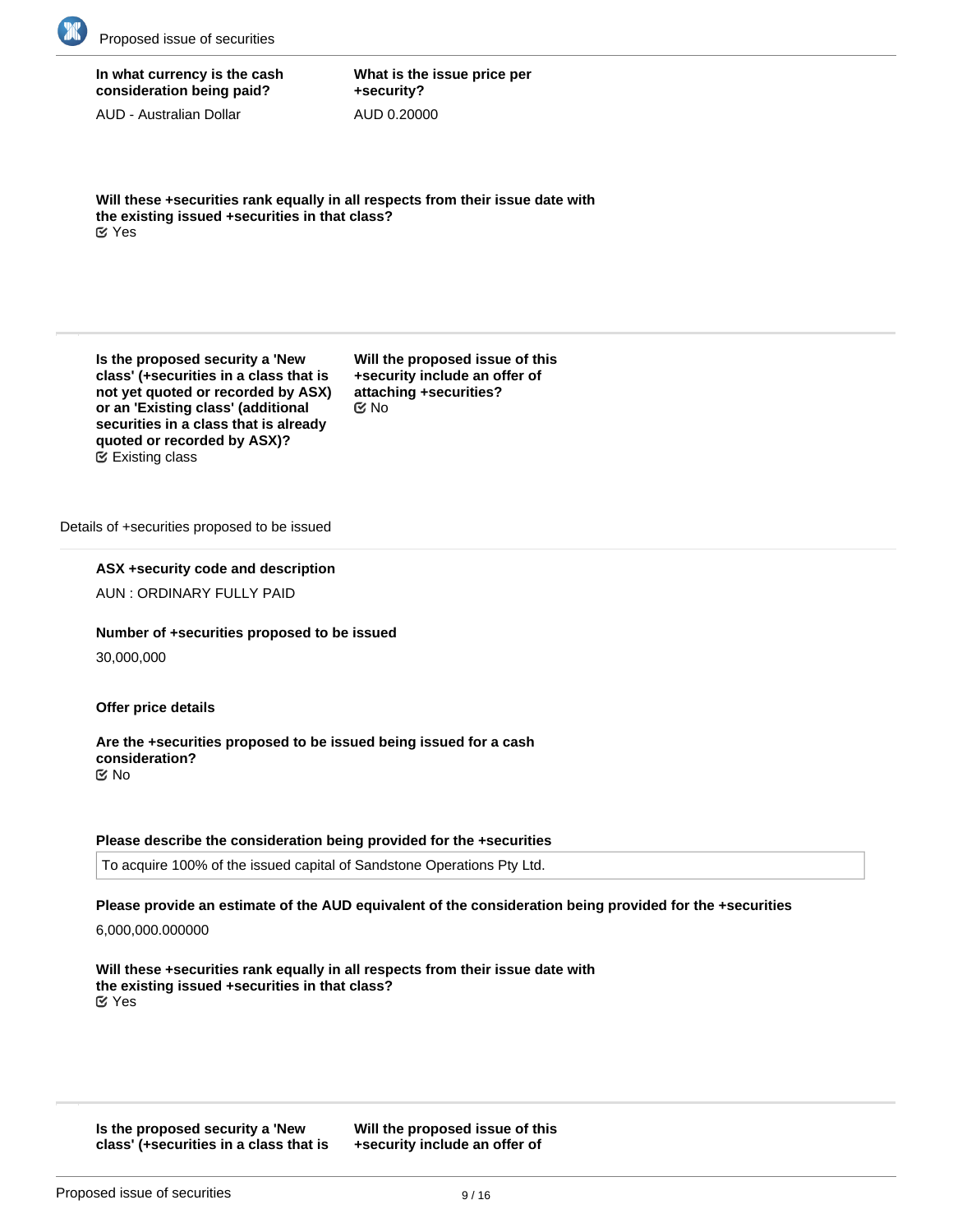

| not yet quoted or recorded by ASX)<br>or an 'Existing class' (additional<br>securities in a class that is already<br>quoted or recorded by ASX)? | attaching +securities?<br>় No |
|--------------------------------------------------------------------------------------------------------------------------------------------------|--------------------------------|
|                                                                                                                                                  |                                |
| <b>E</b> ⁄ New class                                                                                                                             |                                |

Details of +securities proposed to be issued

# **ISIN Code (if Issuer is a foreign company and +securities are non CDIs)**

| Have you received confirmation from Will the entity be seeking quotation<br>ASX that the terms of the proposed<br>+securities are appropriate and<br>ASX?<br>় No<br>equitable under listing rule 6.1?<br>় No | of the 'new' class of +securities on |
|----------------------------------------------------------------------------------------------------------------------------------------------------------------------------------------------------------------|--------------------------------------|
|----------------------------------------------------------------------------------------------------------------------------------------------------------------------------------------------------------------|--------------------------------------|

| ASX +security code             | +Security description    |
|--------------------------------|--------------------------|
| New class-code to be confirmed | <b>Convertible Notes</b> |

# **+Security type**

+Convertible debt securities

# **Number of +securities proposed to be issued**

21,378,263

## **Offer price details**

**Are the +securities proposed to be issued being issued for a cash consideration?** Yes

| In what currency is the cash | What is the issue price per |
|------------------------------|-----------------------------|
| consideration being paid?    | +security?                  |
| AUD - Australian Dollar      | AUD 0.23390                 |

**Will all the +securities issued in this class rank equally in all respects from their issue date?** Yes

# +Convertible debt securities details

| These securities are:   | <b>Type of security</b>  |
|-------------------------|--------------------------|
| Convertible             | Convertible note or bond |
|                         |                          |
|                         |                          |
| +Security currency      | Face value               |
| AUD - Australian Dollar | AUD 0.3000               |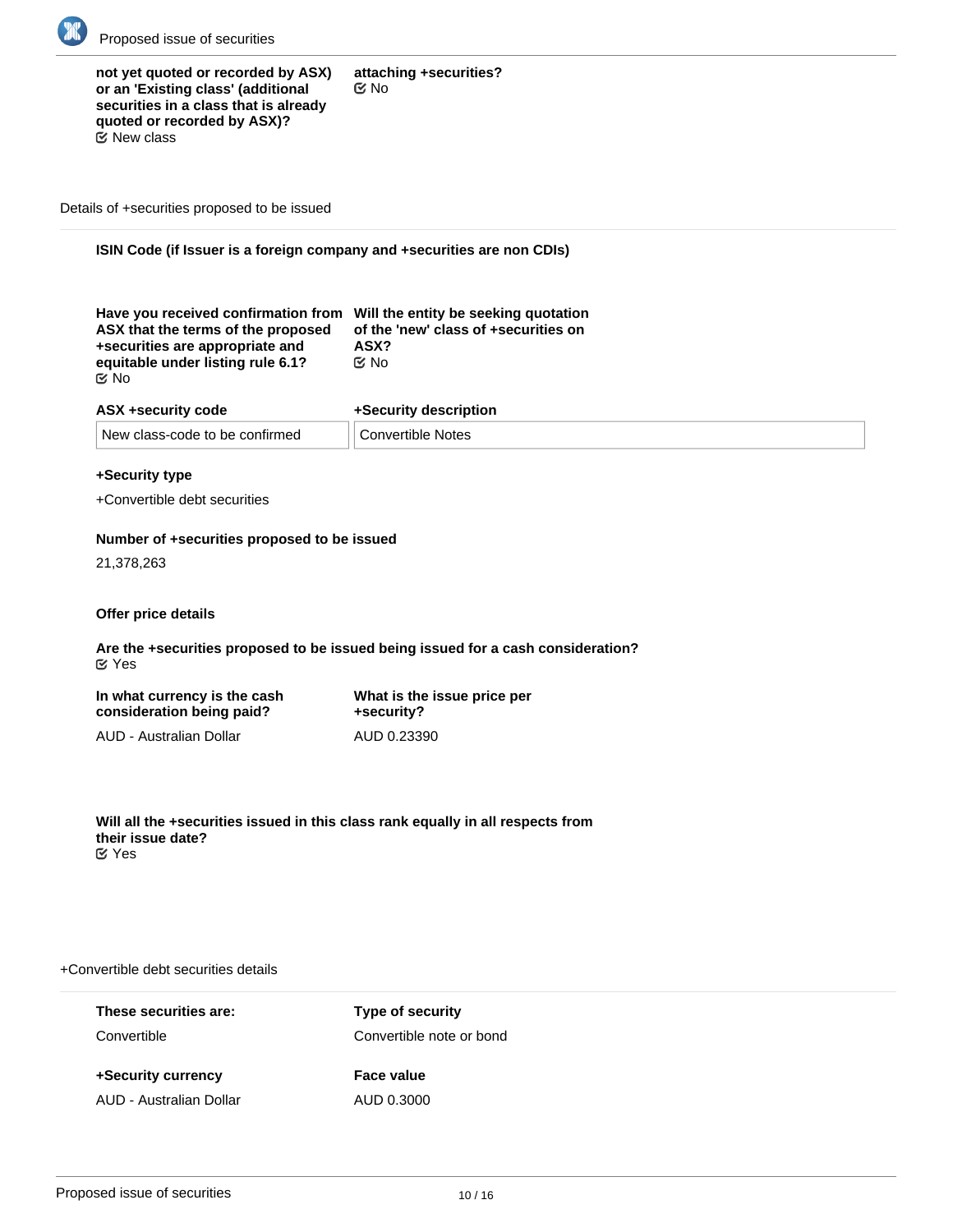

#### **Interest rate type**

Zero coupon/no interest

#### **Frequency of coupon/interest payments per year**

No coupon/interest payments

#### **s128F of the Income Tax Assessment Act status applicable to the +security**

s128F exemption status unknown

**Is the +security perpetual (ie. no maturity date)? Maturity date** 15/6/2024 No

**Select other features applicable to the +security** Secured

**Is there a first trigger date on which a right of conversion, redemption, call or put can be exercised (whichever is first)?** No

**Details of the type of +security that will be issued if the securities are converted, transformed or exchanged**

AUN : ORDINARY FULLY PAID

**Number of +securities that will be issued if the +securities are converted, transformed or exchanged (including, if applicable, any interest)**

1 fully paid ordinary share for every 1 convertible note converted.

**Please provide a URL link for a document lodged with ASX setting out the material terms of the +securities proposed to be issued or provide the information by separate announcement.**

Refer to ASX release entitled 'Aurumin to acquire 784,000oz Au Sandstone Gold Project' dated 15 December 2021.

**Is the proposed security a 'New class' (+securities in a class that is not yet quoted or recorded by ASX) or an 'Existing class' (additional securities in a class that is already quoted or recorded by ASX)?**  $\mathfrak{S}$  New class

**Will the proposed issue of this +security include an offer of attaching +securities?** No

Details of +securities proposed to be issued

**ISIN Code (if Issuer is a foreign company and +securities are non CDIs)**

**Have you received confirmation from Will the entity be seeking quotation**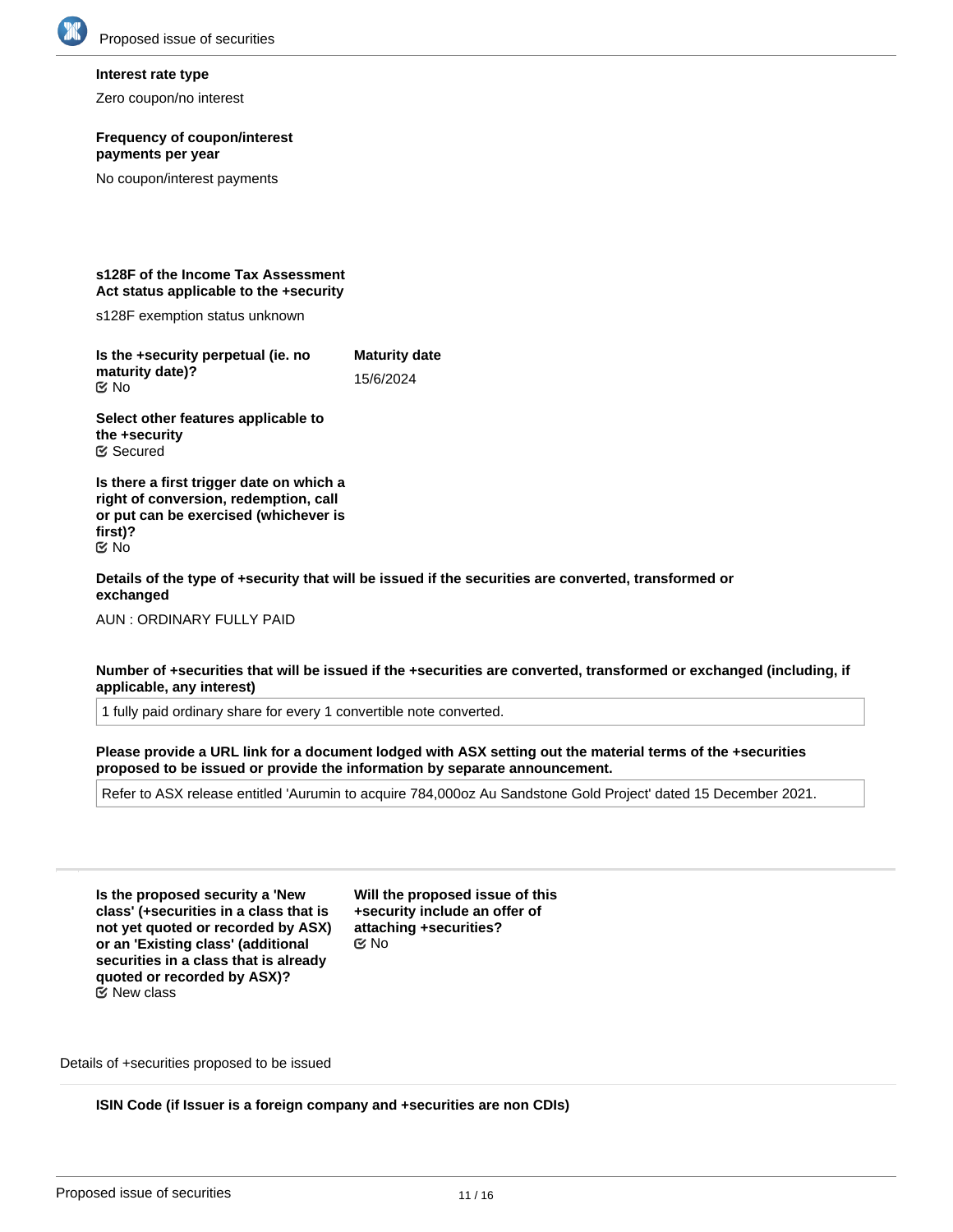

| Have you received confirmation from Will the entity be seeking quotation<br>ASX that the terms of the proposed<br>+securities are appropriate and<br>equitable under listing rule 6.1?<br>় No | of the 'new' class of +securities on<br>ASX?<br>C⁄No |
|------------------------------------------------------------------------------------------------------------------------------------------------------------------------------------------------|------------------------------------------------------|
| ASX +security code                                                                                                                                                                             | +Security description                                |
| New class-code to be confirmed                                                                                                                                                                 | <b>Unquoted Options</b>                              |

# **+Security type**

**Options** 

### **Number of +securities proposed to be issued**

10,000,000

### **Offer price details**

**Are the +securities proposed to be issued being issued for a cash consideration?** No

### **Please describe the consideration being provided for the +securities**

Obligation required as part of the Convertible Note Agreement with Collins St Asset Management Pty Ltd.

# **Please provide an estimate of the AUD equivalent of the consideration being provided for the +securities**

0.000001

#### **Will all the +securities issued in this class rank equally in all respects from their issue date?** Yes

#### Options details

| +Security currency      | <b>Exercise price</b> | <b>Expiry date</b> |
|-------------------------|-----------------------|--------------------|
| AUD - Australian Dollar | AUD 0.3000            | 15/12/2024         |

## **Details of the type of +security that will be issued if the option is exercised**

AUN : ORDINARY FULLY PAID

#### **Number of securities that will be issued if the option is exercised**

**Is the proposed security a 'New Will the proposed issue of this**

1 fully paid ordinary share for every 1 option exercised.

### **Please provide a URL link for a document lodged with ASX setting out the material terms of the +securities proposed to be issued or provide the information by separate announcement.**

Refer to ASX release entitled 'Aurumin to acquire 784,000oz Au Sandstone Gold Project' dated 15 December 2021.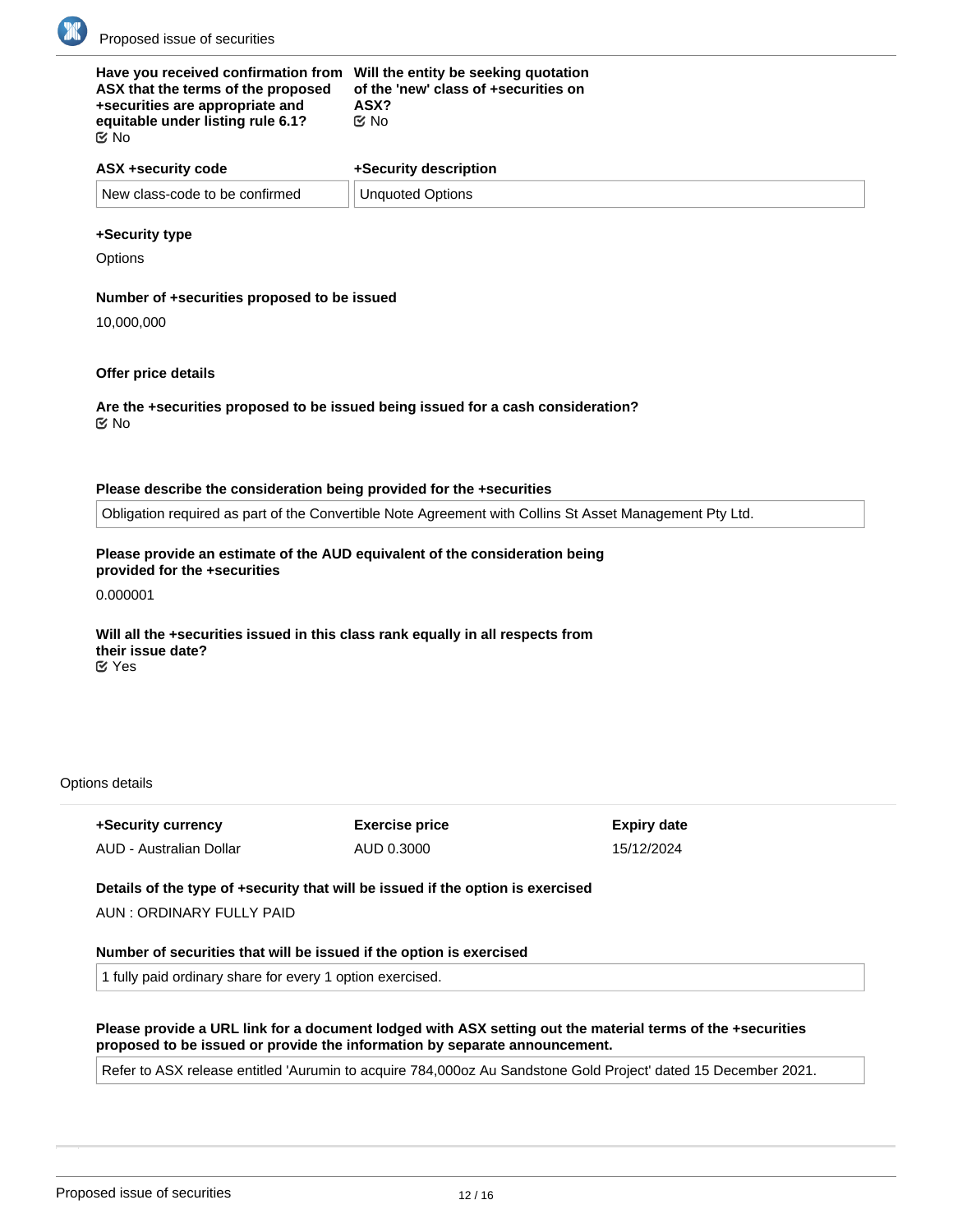

**Is the proposed security a 'New class' (+securities in a class that is not yet quoted or recorded by ASX) or an 'Existing class' (additional securities in a class that is already quoted or recorded by ASX)?**  $E$  New class

**Will the proposed issue of this +security include an offer of attaching +securities?** No

Details of +securities proposed to be issued

**ISIN Code (if Issuer is a foreign company and +securities are non CDIs)**

| Have you received confirmation from Will the entity be seeking quotation<br>ASX that the terms of the proposed | of the 'new' class of +securities on |
|----------------------------------------------------------------------------------------------------------------|--------------------------------------|
| +securities are appropriate and                                                                                | ASX?                                 |
| equitable under listing rule 6.1?                                                                              | ় No                                 |
| ା ⊠                                                                                                            |                                      |

| ASX +security code             | +Security description         |
|--------------------------------|-------------------------------|
| New class-code to be confirmed | <sup>⊥</sup> Unquoted Options |

#### **+Security type**

**Options** 

#### **Number of +securities proposed to be issued**

2,500,000

#### **Offer price details**

**Are the +securities proposed to be issued being issued for a cash consideration?** No

## **Please describe the consideration being provided for the +securities**

Part consideration of the Underwritting mandate.

# **Please provide an estimate of the AUD equivalent of the consideration being provided for the +securities**

0.000001

**Will all the +securities issued in this class rank equally in all respects from their issue date?** Yes

**Details of the type of +security that will be issued if the option is exercised**

Options details

**+Security currency** AUD - Australian Dollar **Exercise price** AUD 0.3000

**Expiry date** 15/12/2024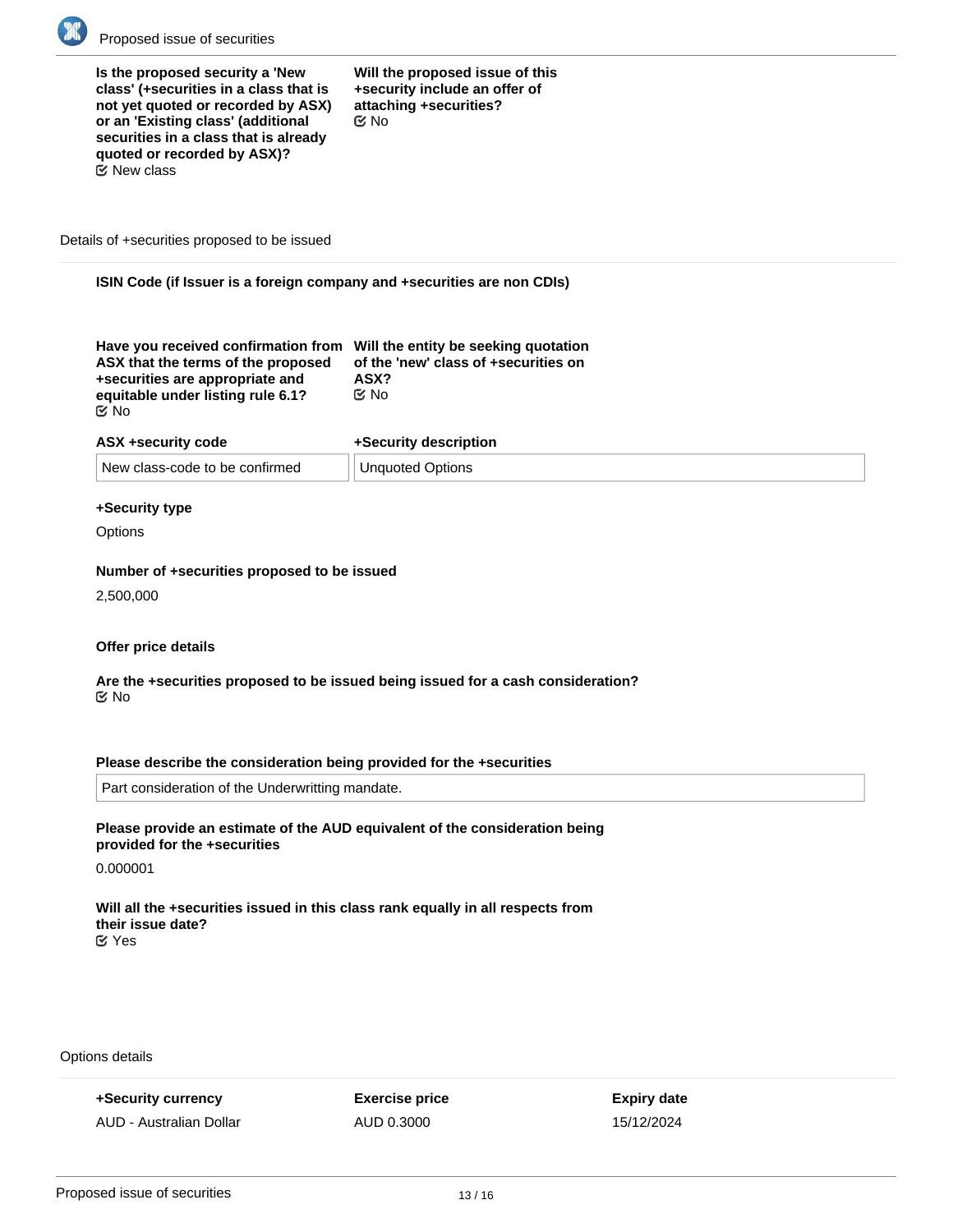

# **Details of the type of +security that will be issued if the option is exercised**

AUN : ORDINARY FULLY PAID

#### **Number of securities that will be issued if the option is exercised**

1 fully paid ordinary share for every 1 option exercised.

**Please provide a URL link for a document lodged with ASX setting out the material terms of the +securities proposed to be issued or provide the information by separate announcement.**

Refer to ASX release entitled 'Aurumin to acquire 784,000oz Au Sandstone Gold Project' dated 15 December 2021.

| Is the proposed security a 'New        |
|----------------------------------------|
| class' (+securities in a class that is |
| not yet quoted or recorded by ASX)     |
| or an 'Existing class' (additional     |
| securities in a class that is already  |
| quoted or recorded by ASX)?            |
| $\bm{\mathfrak{\text{C}}}$ New class   |

**Will the proposed issue of this +security include an offer of attaching +securities?** No

Details of +securities proposed to be issued

**ISIN Code (if Issuer is a foreign company and +securities are non CDIs)**

| Have you received confirmation from Will the entity be seeking quotation<br>ASX that the terms of the proposed<br>+securities are appropriate and | of the 'new' class of +securities on<br>ASX? |
|---------------------------------------------------------------------------------------------------------------------------------------------------|----------------------------------------------|
| equitable under listing rule 6.1?                                                                                                                 | C⁄No                                         |
| ় No                                                                                                                                              |                                              |

| ASX +security code             | +Security description |
|--------------------------------|-----------------------|
| New class-code to be confirmed | Unquoted options      |

#### **+Security type**

**Options** 

### **Number of +securities proposed to be issued**

2,000,000

#### **Offer price details**

**Are the +securities proposed to be issued being issued for a cash consideration?** No

#### **Please describe the consideration being provided for the +securities**

Consideration under the Lead Manager Mandate.

## **Please provide an estimate of the AUD equivalent of the consideration being provided for the +securities**

0.000001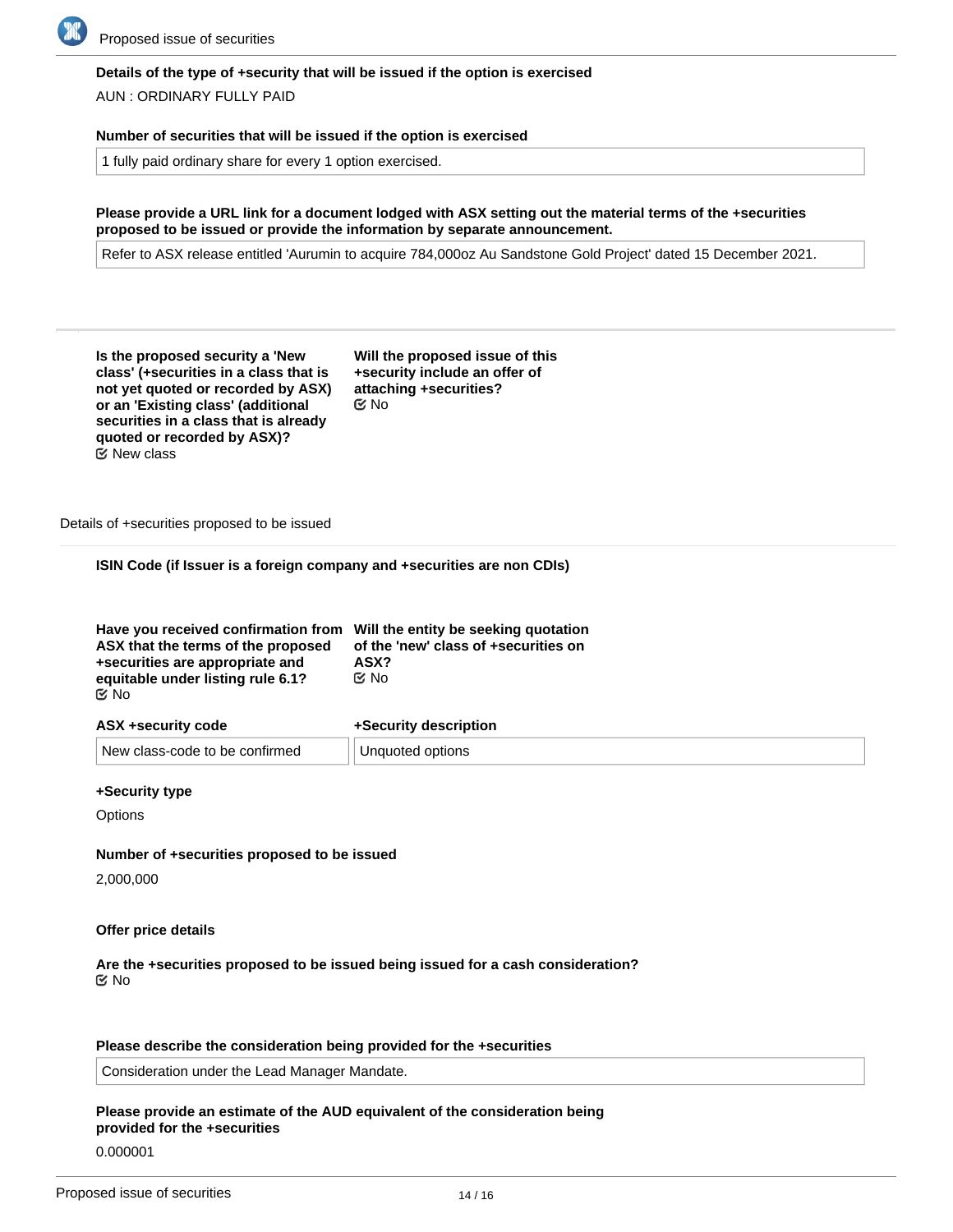

**Will all the +securities issued in this class rank equally in all respects from their issue date?** Yes

Options details

| +Security currency      | <b>Exercise price</b> | Expiry date |
|-------------------------|-----------------------|-------------|
| AUD - Australian Dollar | AUD 0.3000            | 15/12/2024  |

**Details of the type of +security that will be issued if the option is exercised**

AUN : ORDINARY FULLY PAID

**Number of securities that will be issued if the option is exercised**

1 fully paid ordinary share for every 1 option exercised.

**Please provide a URL link for a document lodged with ASX setting out the material terms of the +securities proposed to be issued or provide the information by separate announcement.**

Refer to ASX release entitled 'Aurumin to acquire 784,000oz Au Sandstone Gold Project' dated 15 December 2021.

Part 7C - Timetable

**7C.1 Proposed +issue date** 15/12/2021

Part 7D - Listing Rule requirements

**7D.1 Has the entity obtained, or is it obtaining, +security holder approval for the entire issue under listing rule 7.1?** Yes

**7D.1a Date of meeting or proposed meeting to approve the issue under listing rule 7.1**

8/2/2022

**7D.2 Is a party referred to in listing rule 10.11 participating in the proposed issue?** No

**7D.3 Will any of the +securities to be issued be +restricted securities for the purposes of the listing rules?** No

**7D.4 Will any of the +securities to be issued be subject to +voluntary escrow?**